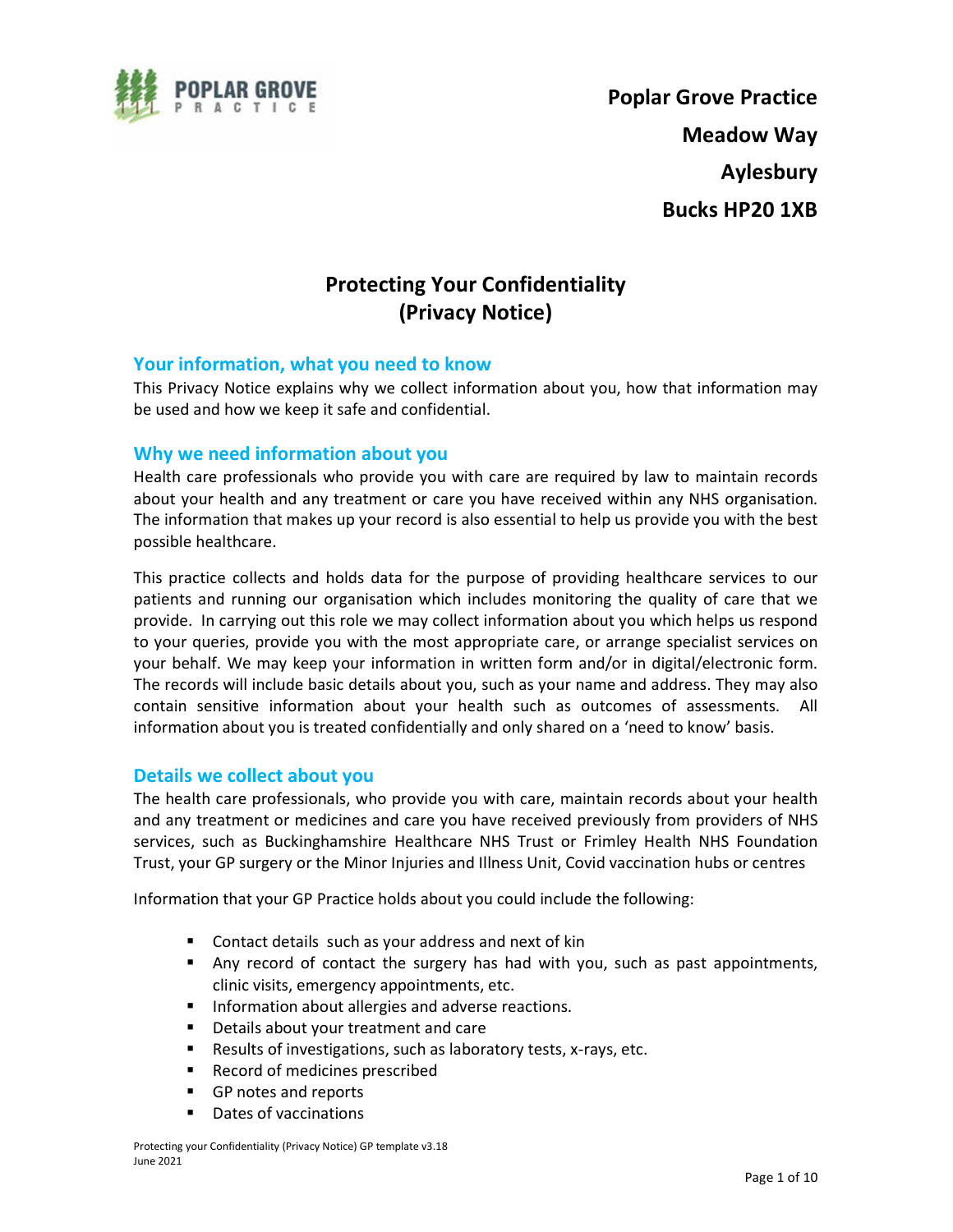- Relevant information from other health and social care professionals, relatives or those who care for you
- **Information about care and treatment that you may have had with other NHS health** care providers, for example if your GP practice has referred you for treatment within the NHS, relevant information about you will be shared with that provider and they will in turn provide your GP practice with information on the treatment they have given and the outcomes of any tests.

# How we keep your information confidential and safe

Everyone working for our organisation is subject to the Common Law Duty of Confidence. Information provided in confidence will only be used for the purposes advised with consent given by the patient or authorised carer, unless there are other circumstances covered by the law. The NHS Digital Code of Practice on Confidential Information applies to all our staff and they are required to protect your information, inform you of how your information will be used, and allow you to decide if and how your information can be shared. All our staff are expected to make sure information is kept confidential and receive regular training on how to do this.

NHS staff are not permitted to access information that is not relevant to the patient and the condition they are treating and our information systems are set up to prevent and track any misuse of information.

The health records we use may be electronic, on paper or a mixture of both, and we use a combination of working practices and technology to ensure that your information is kept confidential and secure. Your records are backed up securely in line with NHS standard procedures. We ensure that the information we hold is kept in secure locations, is protected by appropriate security and access is restricted to authorised personnel.

We also make sure external data processors that support us are legally and contractually bound to operate. Before they begin any work they have to provide evidence in the form of a Data Security Policy, that adequate security arrangements are in place to protect patients.

We are committed to protecting your privacy and will only use information collected lawfully in accordance with:

- General Data Protection Regulation 2018
- **Data Protection Act 1998**
- **Human Rights Act**
- **EXECOMMON Law Duty of Confidentiality**
- NHS Codes of Confidentiality and Information Security
- Health and Social Care Act 2015
- And all applicable legislation

We maintain our duty of confidentiality to you at all times. We will only share your information where there is a legal basis, such as for:-

- Your medical diagnosis and treatment
- To provide you with health or social care
- To manage and plan our local health and social care services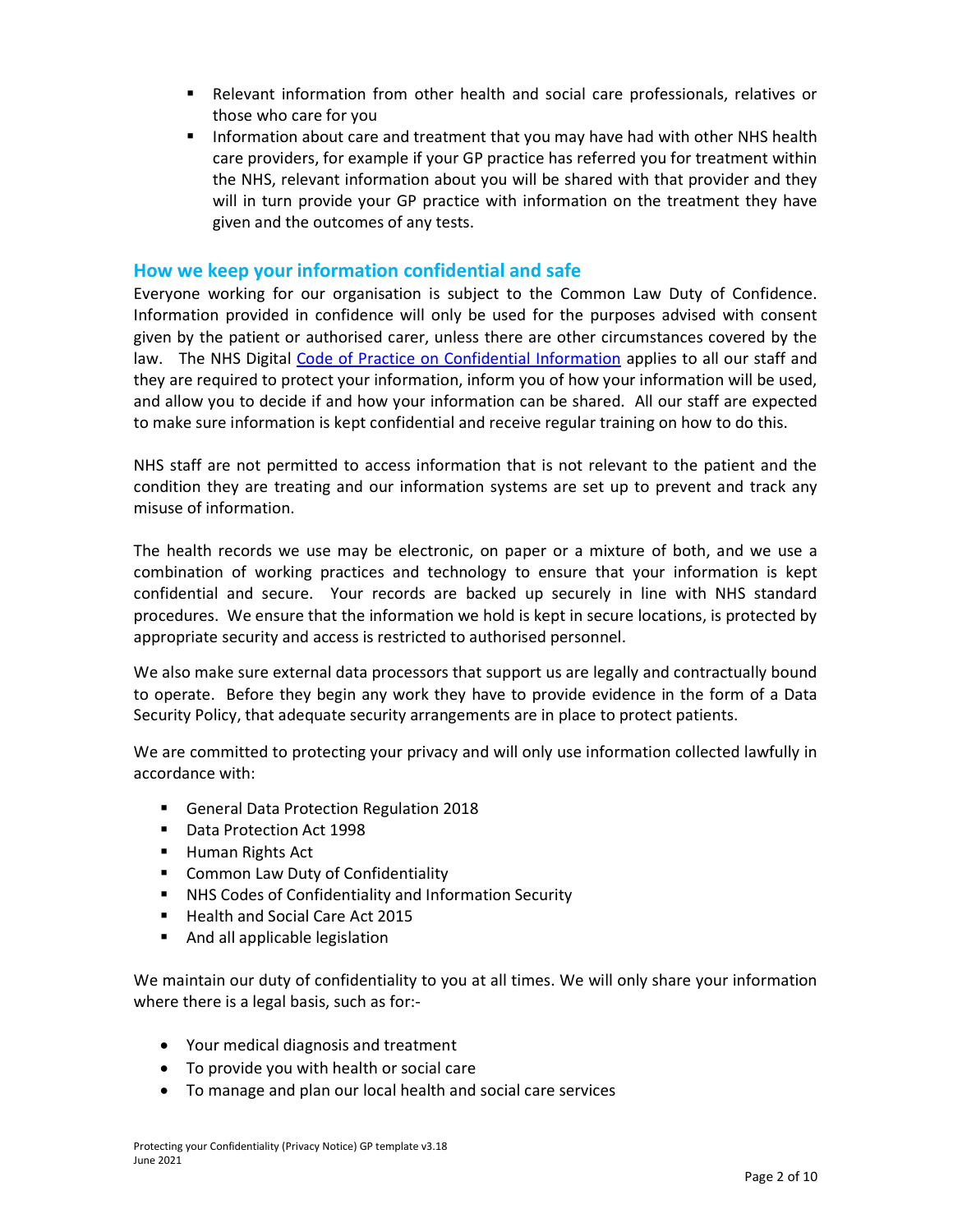- Where is it required by law, for example the Children's Act 1989 requires information to be shared in Safeguarding cases
- Protection of vital interests, for example to protect someone's physical integrity of life
- With your consent, providing you have capacity to give this, or with consent from your authorised representative.

# Sharing of your data with other organisations working with or for the NHS

Under the powers of the Health and Social Care Act 2015, NHS Digital (the national information and technology partner to the health and social care system) can request personal confidential data from GP Practices without seeking patient consent. However, you can opt-out of this using a Type 2 Opt-out form – see pages 7 and 8 of this document or ask at Reception.

NHS Digital supplies information and data back to the health service, provides vital technological infrastructure, and helps different parts of health and care systems to work together. It is the organisation that is the overall guardian for patient data, making sure it is protected and handled securely.

Improvements in technology are making it possible for us to share data with local healthcare providers, for the purposes of providing you with better and safer care. This enables us to introduce a secure and auditable electronic means of sharing, to replace slow and inefficient, and often less secure, manual or paper sharing methods. The aim of this type of sharing is to ensure the health and social care staff treating you, have the information they need to provide you with the best and safest care.

You can object to (opt-out of) your personal information being shared with other organisations, apart from exceptional circumstances (i.e. your own or someone else's safety is at risk), or where the law requires information to be passed on. You can opt-out of this using a Type 1 Optout form – see pages 7 and 8 of this document or ask at Reception.

In line with the new General Data Protection Regulation 2018, we will always inform patients if our data sharing arrangements change, in advance, so that they have an opportunity to object.

# What else might information be used for?

#### Clinical audit

Information may be used for clinical audit to monitor the quality of the service provided. Some of this information may be held centrally and used for statistical purposes e.g. the National Diabetes Audit. Where we do this we take strict measures to ensure that individual patients cannot be identified and the information is anonymised.

#### National Registries

National Registries (such as the Learning Disabilities Register) have statutory permission under Section 251 of the NHS Act 2006, to collect and hold service user identifiable information without the need to seek informed consent from each individual service user.

#### Individual Funding Request

An 'Individual Funding Request' is an application made with your consent, but on your behalf by a clinician, to fund healthcare which falls outside the range of services and treatments which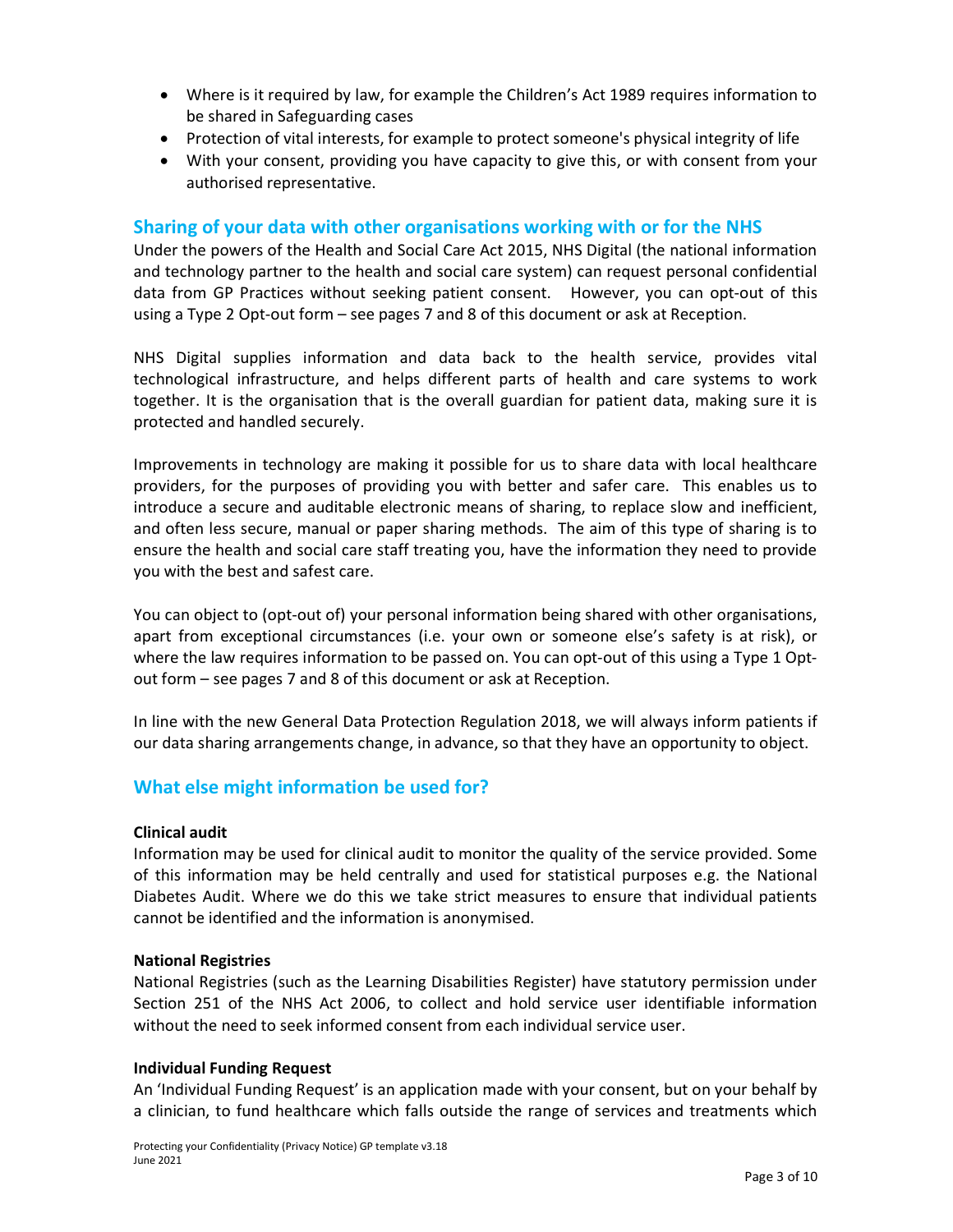are routinely commissioned. These requests are considered by an Individual Funding Request Panel which considers evidence of clinical and cost effectiveness, as well as equity for the whole population. A detailed response, including the criteria considered in arriving at the decision, will be provided to the patient or carer and their clinician.

#### Invoice Validation

Invoice validation is an important process. It involves using your NHS number to check for authorisation from the clinical commissioning group that is responsible for paying for treatment received by all Buckinghamshire residents. Section 251 of the NHS Act 2006 provides a statutory legal basis to process data for invoice validation purposes. We can also use your NHS number to check whether your care has been funded through specialist commissioning, which NHS England will pay for. The process makes sure that the organisations providing your care are paid correctly.

### UK Cabinet Office

The use of data by the UK Cabinet Office for data matching is carried out with statutory authority under Part 6 of the Local Audit and Accountability Act 2014. It does not require the consent of the individuals concerned under the Data Protection Act 1998.

The Audit Commission Act 1998 defines data matching as the comparison of sets of data to determine how far they match. The purpose of data matching is to identify inconsistencies that may indicate fraud.

Data matching by the Cabinet Office is subject to a Code of Practice. View further information on the Cabinet Office's legal powers and the reasons why it matches particular information. https://www.gov.uk/government/publications/code-of-data-matching-practice-for-nationalfraud-initiative

Supporting Locally Commissioned Services and Quality Premiums Clinical commissioning groups support GP practices by auditing anonymised data to monitor locally commissioned services, measure prevalence and support data quality. The data does not include identifiable information and is used to support patient care and ensure providers are correctly paid for the services they provide.

#### Supporting Medicines Management

Clinical commissioning groups support local GP practices with prescribing queries which generally don't require identifiable information. Clinical commissioning group pharmacists work with your practice to provide advice on medicines and prescribing queries, and review prescribing of medicines to ensure that it is safe and cost-effective. Where specialist support is required e.g. to order a drug that comes in solid form, in gas or liquid, the clinical commissioning group medicines management team will order this on behalf of the practice to support your care.

#### **Safeguarding**

To ensure that adult and children's safeguarding matters are managed appropriately, access to identifiable information will be shared in some limited circumstances where it's legally required for the safety of the individuals concerned.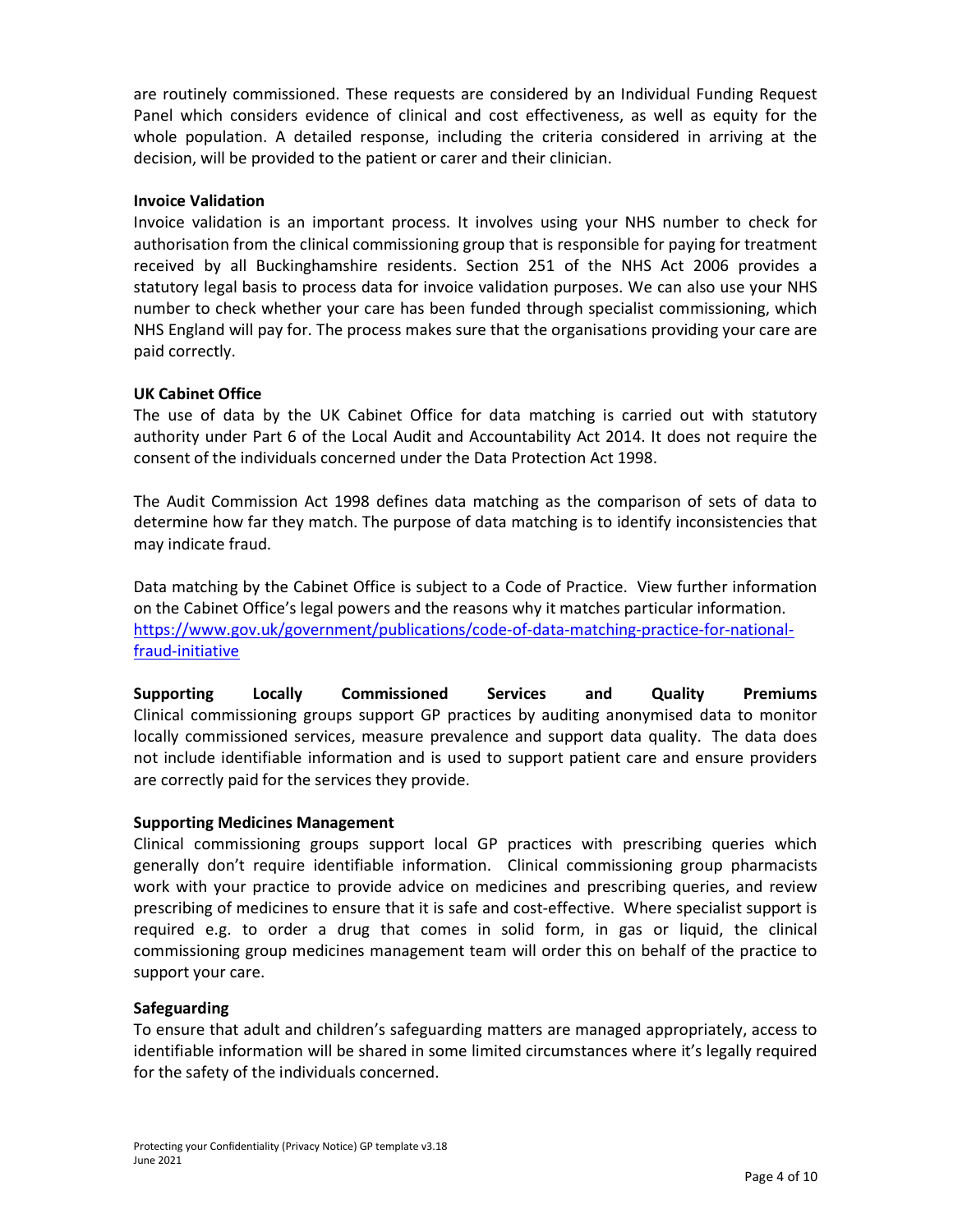### Risk Stratification (planning future health and social care services)

Risk stratification is a process for identifying and managing patients who are most likely to need hospital or other healthcare services in the future. Risk stratification tools used in the NHS help determine a person's risk of suffering a particular condition and enable us to focus on preventing ill health and not just the treatment of sickness. Unidentifiable, anonymised information about patients is collected from a number of NHS organisations and then analysed by software managed by NHS South, Central and West Commissioning Support Unit to create a risk score. This risk score is then given back to your GP practice who will assess future healthcare needs. This should improve care for everyone by helping practices to work more proactively by planning healthcare in advance. Patient data is securely managed throughout the whole process to ensure that identities are kept confidential.

Risk stratification is commissioned by the NHS Clinical Commissioning Group (CCG) in this area. Section 251 of the NHS Act 2006 provides a statutory legal basis to process data for risk stratification purposes. Further information on risk stratification is available from: https://www.england.nhs.uk/ourwork/tsd/ig/risk-stratification/

# If you do not wish information about you to be included in the risk stratification programme, please let us know. We can add a code to your records that will stop your information from being used for this purpose.

### Clinical Research

Sometimes your information may be requested to be used for research purposes – the practice will always seek your consent before releasing information for this purpose.

#### Summary Care Record (SCR)

The NHS in England uses a national electronic record called the Summary Care Record (SCR) to improve the safety and quality of your care. It only contains basic information from your GP record and is not the full patient record. Your SCR provides authorised healthcare staff with faster, secure access to essential information about you in an emergency or when you need unplanned care, where such information would otherwise be unavailable.

The core information of the Summary Care Record comprises your allergies, adverse reactions and medications. An SCR with additional information can also include reason for medication, vaccinations, significant diagnoses / problems, significant procedures, anticipatory care information and end of life care information. Additional information can only be added to your SCR with your agreement.

Please be aware that if you choose to opt-out of the Summary Care Record (SCR), NHS healthcare staff caring for you outside of this practice may not be aware of your current medications, allergies you suffer from and any bad reactions to medicines you have had, in order to treat you safely in an emergency. Your record will not be shared with the Summary Care Record (SCR) programme. Your information will continue to be shared as previously in connection with your care, by letter, email, fax or phone.

# If you wish to opt-out of having Summary Care Record (SCR) please return a completed optout form to the practice.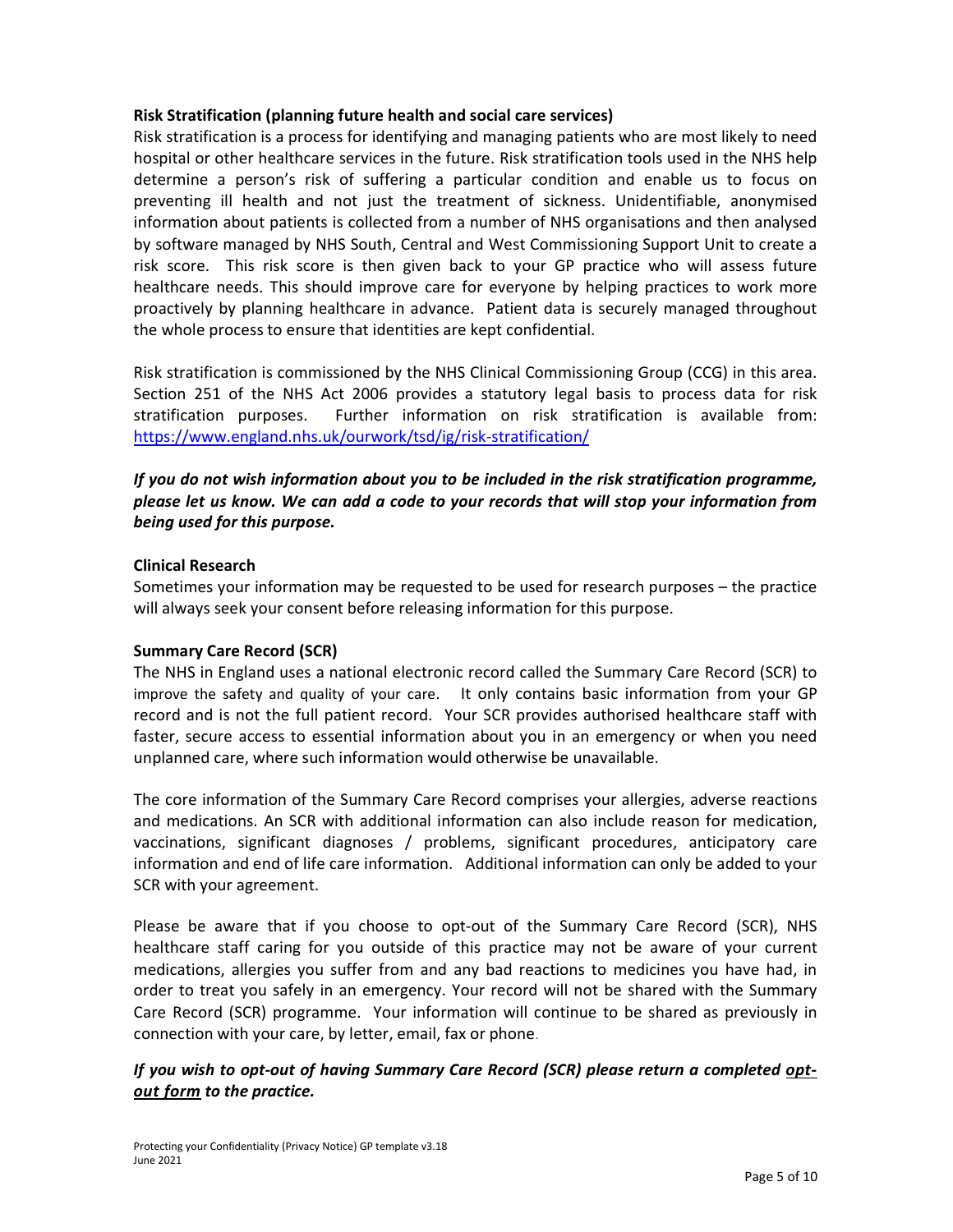### Local information sharing - Buckinghamshire's My Care Record

Your patient record (My Care Record) is held securely and confidentially on this practice's electronic system. If you require attention from a health or social care professional, such as an Emergency Department, Minor Illness and Injury Unit, 111, Out Of Hours location, or specialised local health and social care team, those treating you are better able to give appropriate care if information from your GP patient record is available to them. This information can be locally shared electronically via My Care Record.

In all cases, your information is only used by authorised health and social care professionals in organisation involved in providing or supporting your direct care. Your permission will be asked before the information is accessed, other than in exceptional circumstances (e.g. emergencies) if the health care professional is unable to ask you and this is deemed to be in your best interests, the reason for access will then be logged. Records and their access are audited by nominated privacy officers, on a regular basis to ensure compliance.

# If you wish to opt-out of My Care Record please return a completed opt-out form to the practice.

#### Local information sharing – Specialist service teams

This Practice works with specialist health and social care service teams such as the diabetes and Locality Integrated Teams, to provide safe and joined up services in Buckinghamshire. The shared My Care Record provides authorised health and social care staff with access to relevant information, which helps them to make informed, timely decisions about your care and treatment and for new information to be instantly updated in your record. Access is strictly controlled by your practice.

### If you do not wish your data to be shared with the specialist service teams please let us know so we can code your record appropriately.

# Keeping data safe in the future

We will approach the longer term management of our patient records in line with the Records Management NHS Code of Practice for Health and Social Care. This sets out the required standards of practice for managing the records that staff working within or under contract to NHS organisations in England must follow; and it is based on current legal requirements and professional best practice.

#### Who are our partner organisations?

All organisations that we work with are subject to strict data sharing agreements which set out how data will be used; which form part of their contractual obligations. The sort of organisations we work with are as follows:-.

- **NHS trusts**
- GP Federations
- Independent contractors such as dentists, opticians, pharmacists  $-$  working to an NHS contract
- Private sector or voluntary sector providers working to NHS contracts.
- **Ambulance services**
- Clinical commissioning groups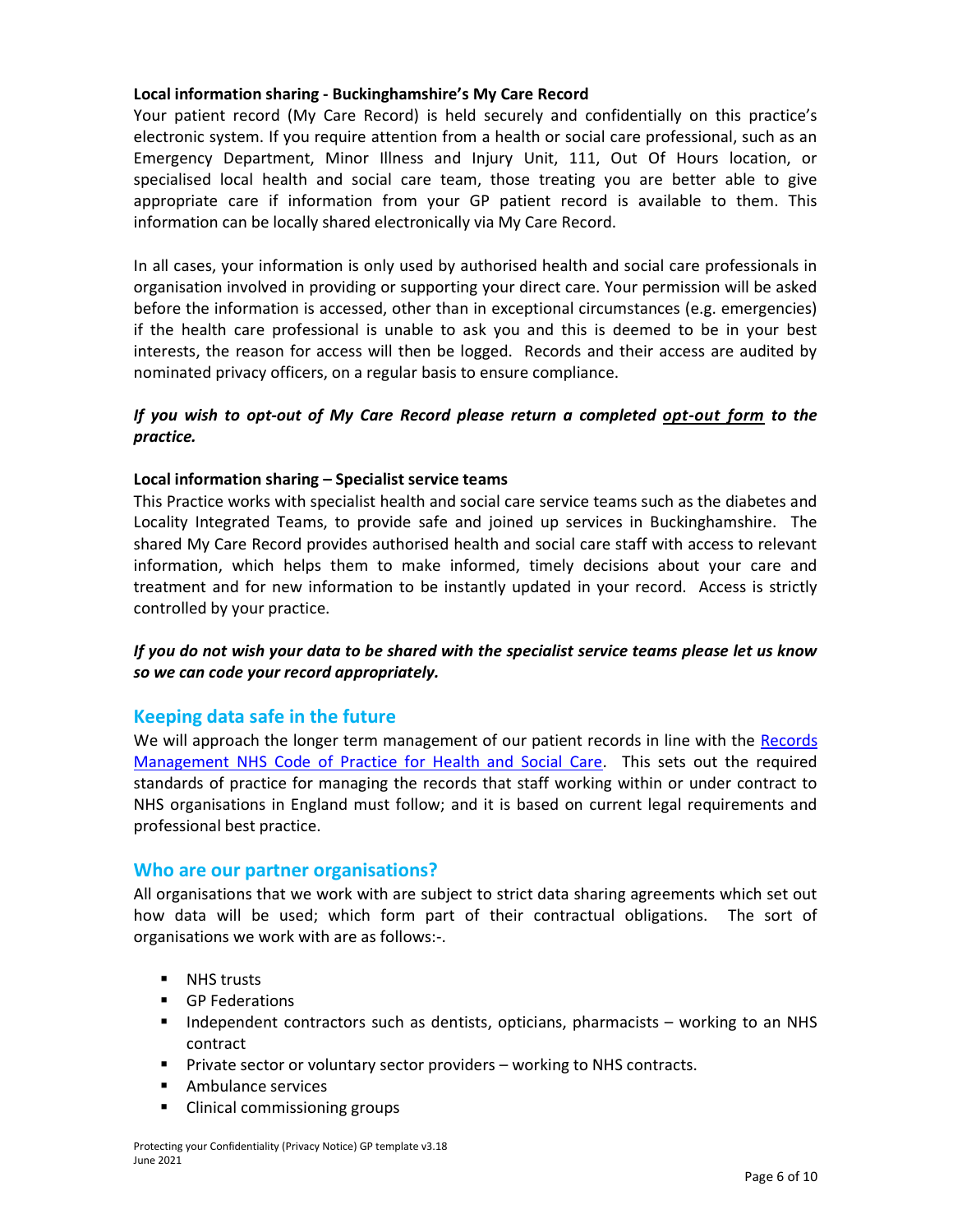- Social care providers
- Local authorities
- **Education services**
- **Fire and Rescue Services**
- **Police**

We will never share your information outside of health and social care partner organisations without your explicit consent, unless there are exceptional circumstances such as when the health or safety of others is at risk, where the law requires it.

Within the health partner organisations (NHS and Specialist Trusts) and in relation to the above mentioned themes – Risk Stratification, Invoice Validation, Supporting Medicines Management, Summary Care Record – we will assume you are happy to for your information to be shared unless you choose to opt-out (see page 7).

This means you will need to express an explicit wish not to have your information shared with the other NHS organisations; otherwise they will be automatically shared. We are required by law to report certain information to the appropriate authorities. This is only provided after formal permission has been given by a qualified health professional. There are occasions when we must pass on information, such as notification of new births, where we encounter infectious diseases which may endanger the safety of others, such as meningitis or measles (but not HIV/AIDS), and where a formal court order has been issued. Our guiding principle is that we are holding your records in strictest confidence.

# Medical Students and Registrars

Our Practice is involved in the training of medical students. As part of this programme medical students will work in the practice and may be involved in your care. If staff would like a student to be present they will always ask your permission before the start of the consultation. The treatment or care you receive will not be affected if you refuse to have a student present during your appointment.

It is usual for GPs to discuss case histories as part of their continuing medical education or for the purpose of training GPs and /or other medical students. In these situations the identity of the patient concerned will not be revealed.

# Your right to withdraw consent for us to share your personal information (Opt-Out)

If you are happy for your data to be shared and used for the purposes described in this Privacy Notice then you do not need to do anything.

If you do NOT want your information to be used for any purpose beyond providing your care you can choose to opt-out. If you wish to do so, please let us know so we can code your record appropriately. We will respect your decision if you do not wish your information to be used for any purpose other than your care but in some circumstances as already outlined, we may still be legally required to disclose your data.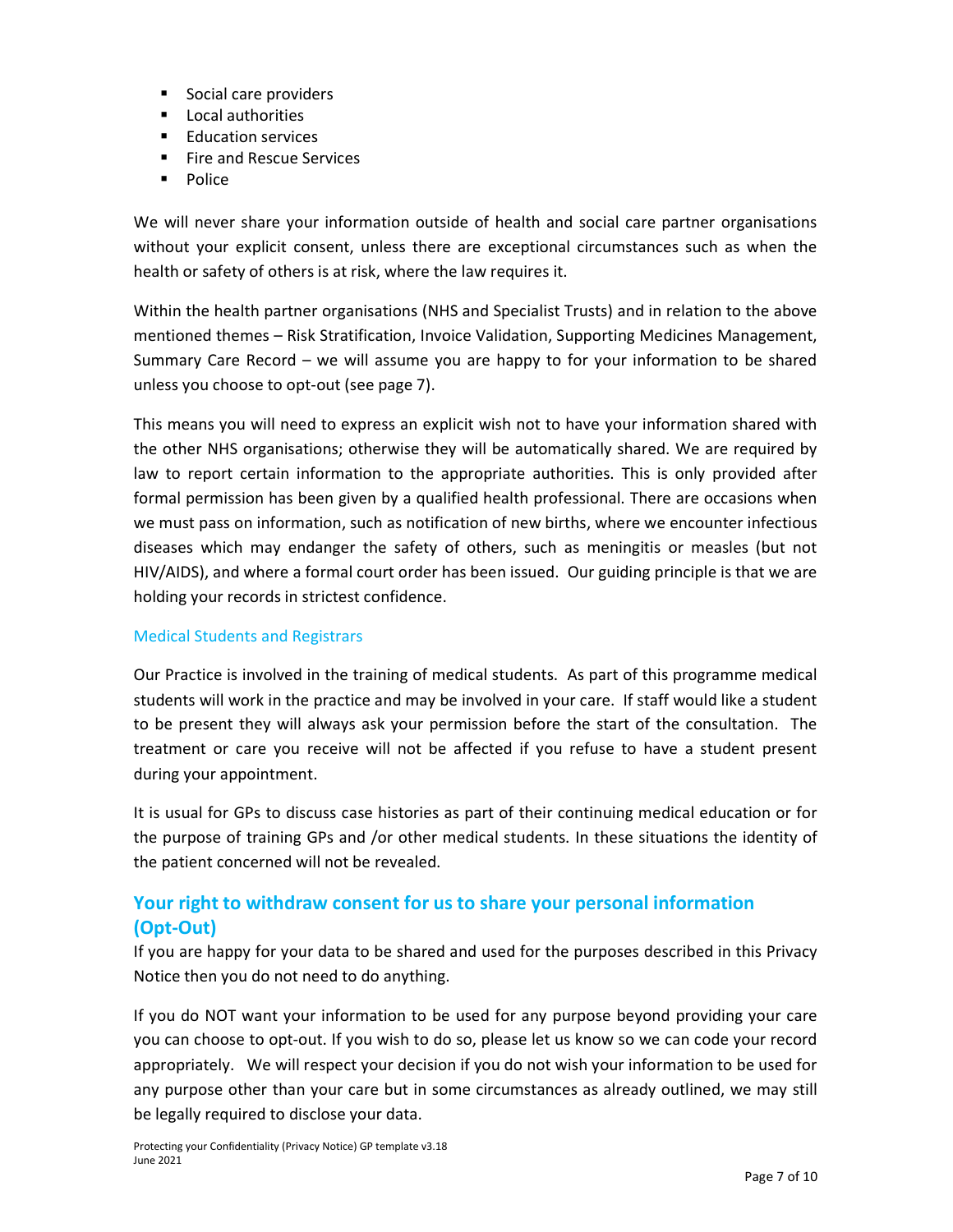There are two main types of opt-out for sharing personal information 'beyond your direct care'

# Type 1 Opt-Out

If you do not want information that identifies you to be shared outside your GP practice, for purposes beyond your direct care you can register a type 1 opt-out with your GP practice. This prevents your personal confidential information from being used other than in particular circumstances required by law, such as a public health emergency like an outbreak of a pandemic disease. Visit https://digital.nhs.uk/data-and-information/data-collections-and-datasets/data-collections/general-practice-data-for-planning-and-research/transparency-notice for more information.

Locally this means your healthcare information will not be able to be viewed by local health care partners using the Buckinghamshire My Care Record who maybe providing your care such a : Specialist Community Teams, Ambulance service, Out of hours GP's, hospital and NHS 111.

#### Type 2 Opt-Out

NHS Digital collects information from a range of places where people receive care, such as hospitals and community services. If you do not want your personal confidential information to be shared outside of NHS Digital, for purposes other than for your direct care, you can register a 'Type 2 Opt-Out'.

For further information about Type 2 Opt-Outs, please contact NHS Digital Contact Centre at enquiries@hscic.gov.uk referencing 'Type 2 Opt-Outs – Data Requests' in the subject line; or call NHS Digital on (0300) 303 5678; or visit the website http://content.digital.nhs.uk/article/7092/Information-on-type-2-opt-outs

If you wish to discuss or change your opt-out preferences at any time please contact the IT Manager at the Practice.

NHS Digital is developing a new system to give you more control over how your identifiable information is used. We will tell you more once details are released.

# Access to your information

Under the Data Protection Act 1998 everybody has the right to see, or have a copy; of data we hold that can identify you and to have it amended or removed should it be inaccurate. You do not need to give a reason to see your data. If you want to access your data you must make the request in writing.

If you wish to have a copy of the information we hold about you please contact: The Practice Manager, Poplar Grove Practice.

# Change of Details

It is important that you tell the person treating you if any of your details such as your name or address have changed or if any of your details are incorrect in order for this to be amended. Please inform us of any changes so our records for you are accurate and up to date.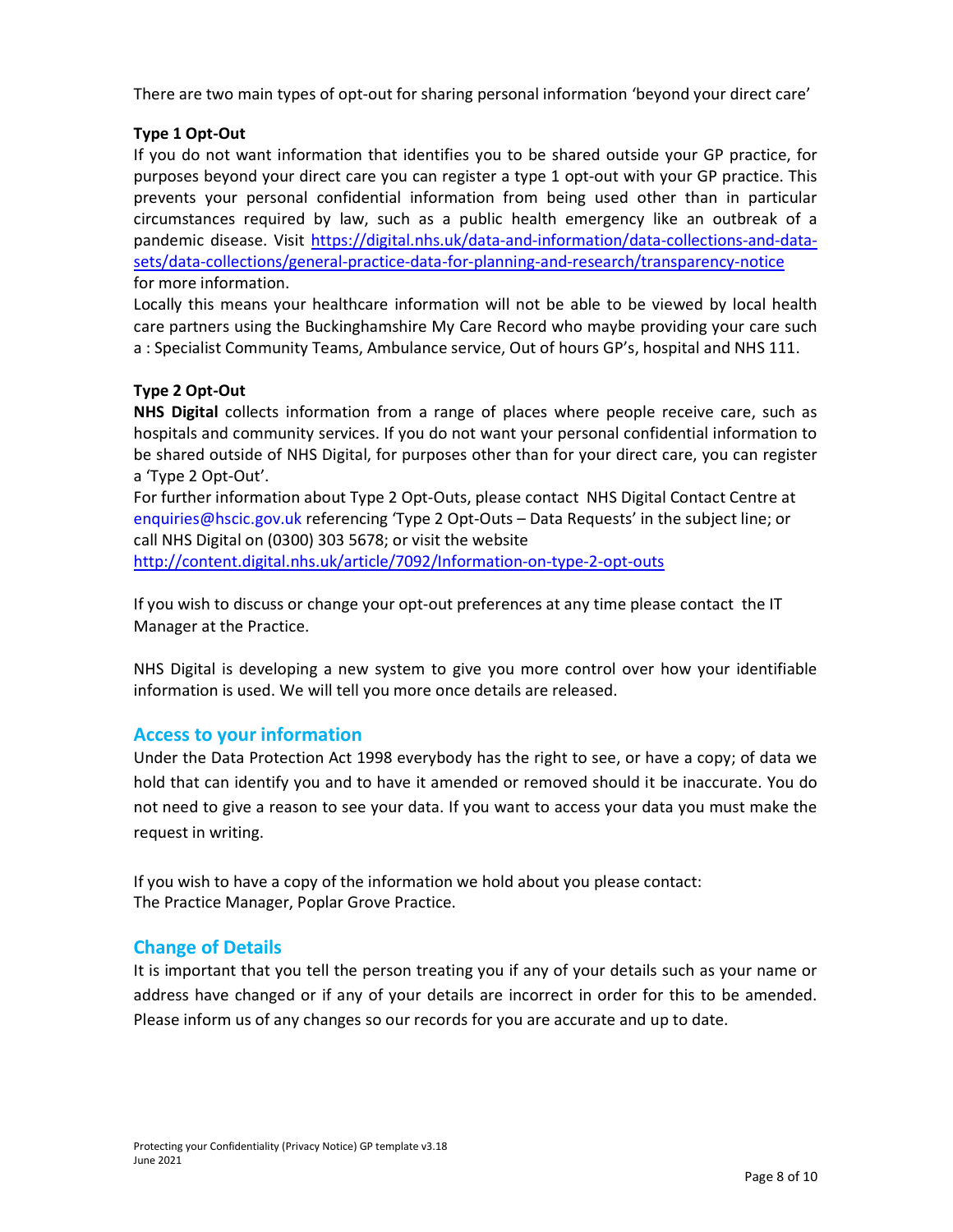# Mobile telephone number

If you provide us with your mobile phone number we may use this to send you reminders about your appointments or other health screening information. Please let us know if you do not wish to receive reminders on your mobile.

### **Notification**

The Data Protection Act 1998 requires organisations to register a notification with the Information Commissioner to describe the purposes for which they process personal and sensitive information.

This practice is registered as a data controller and our registration can be viewed online in the public register at: http://ico.org.uk/what\_we\_cover/register\_of\_data\_controllers

A 'data controller' determines the purposes and means of processing personal data.

Any changes to this notice will be published on the practice website and in a prominent area at the practice.

# **Complaints**

If you have concerns or are unhappy about any of our services, please contact:

The Office Manager, Poplar Grove Practice.

For independent advice about data protection, privacy and data-sharing issues, you can contact:

The Information Commissioner Wycliffe House Water Lane Wilmslow Cheshire SK9 5AF

Phone: 0303 123 1113 Website: www.ico.gov.uk

# Further Information

Further information about the way in which the NHS uses personal information and your rights in that respect can be found at the NHS Care Record Guarantee, information below.

# The NHS Care Record Guarantee

The NHS Care Record Guarantee for England sets out the rules that govern how patient information is used in the NHS, what control the patient can have over this, the rights individuals have to request copies of their data and how data is protected under the Data Protection Act 1998.

http://systems.digital.nhs.uk/infogov/links/nhscrg.pdf